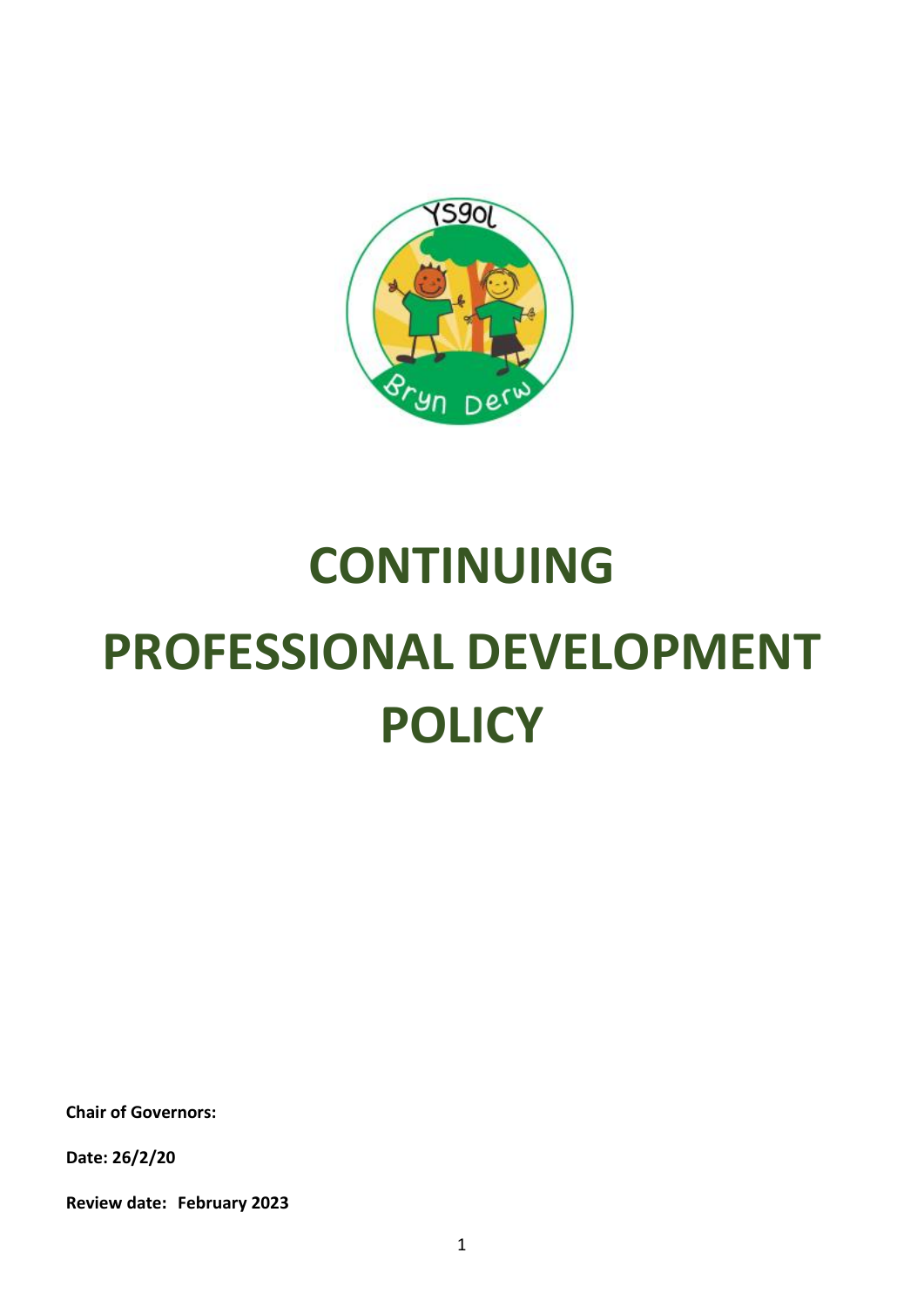## **CONTINUING PROFESSIONAL DEVELOPMENT POLICY**

## **Contents**

- Introduction
- The nature of CPD at Ysgol Bryn Derw
- **•** Implementation
- Implementation from principles to practice
- $\bullet$  Identification of professional development needs
- Monitoring and evaluation arrangements

### **Introduction**

This policy outlines the purpose, nature and management of continuing professional development at Ysgol Bryn Derw.

The implementation of this policy in terms of its co-ordination is undertaken by the Headteacher and Deputy Headteacher who carry the responsibility for staff development as part of their job descriptions. However, it is expected that individual staff will take increasing responsibility for their continuing professional development as a means of ensuring that they have the understanding, knowledge, skills and attitudes to meet the diversity of needs of the pupils at Ysgol Bryn Derw, and in line with their professional standards.

## **The nature of CPD at Ysgol Bryn Derw**

To develop its practice in terms of teaching and learning and to raise standards of pupil attainment, it is important to develop a climate where both staff and pupils are continuing to learn.

In keeping with this concept of the school as a learning organisation, the school seeks to support and enable all members of staff to reflect on their practice and to develop the necessary skills and understanding to provide high quality teaching and to promote high quality learning.

The programmes of professional development which support this policy have the following aims:

- To provide opportunities for all staff in school to ensure that they are able to undertake their specific individual roles as effectively as possible and so contribute towards meeting individual pupil needs as well as raising pupil achievement.
- To ensure that there is sufficient support in place to enable the staff to achieve the stated aims of the school.
- To provide a context in which all staff are enabled and encouraged to develop their potential for the future.
- To support the school in implementing the identified priorities in the school improvement plan.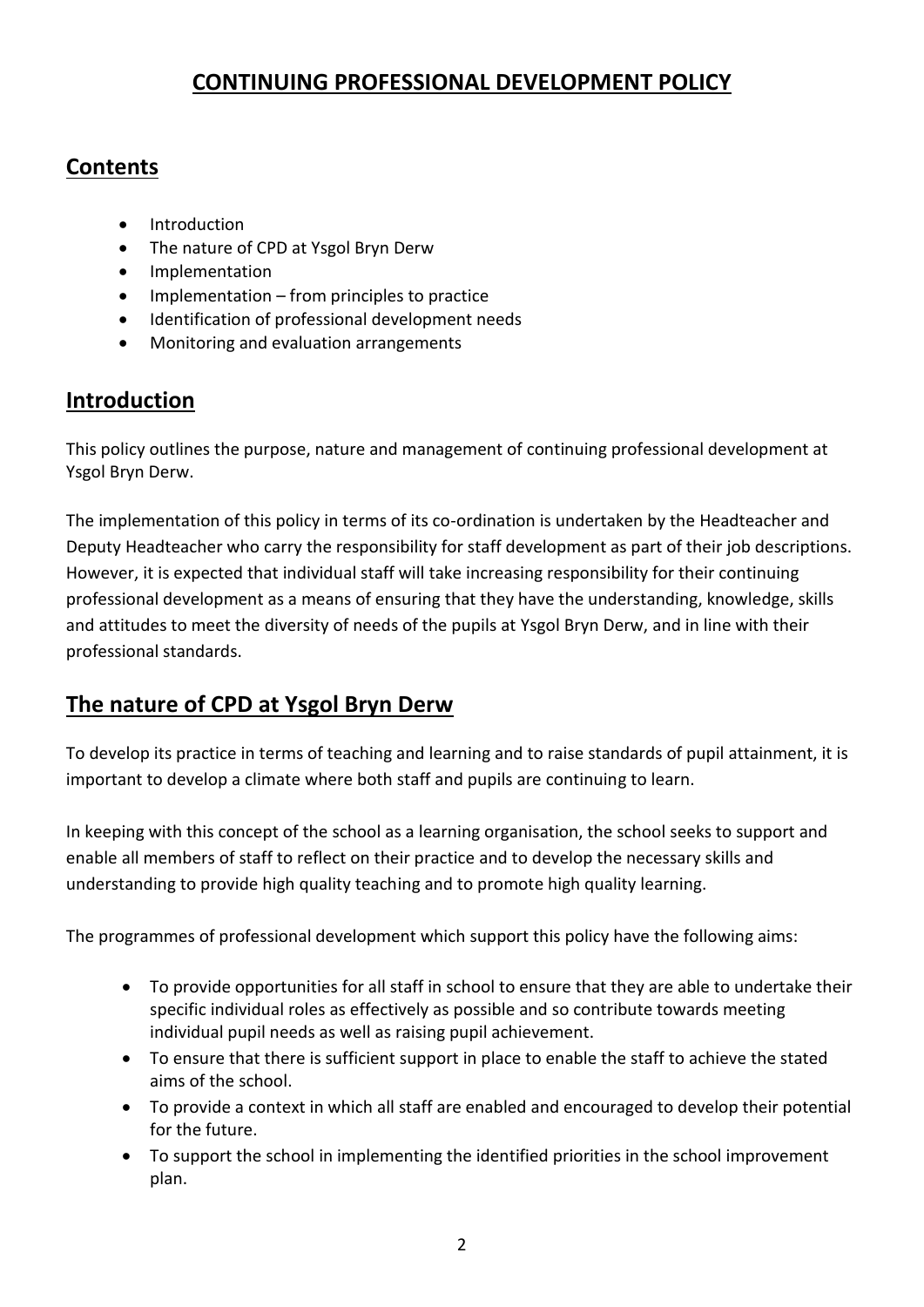To ensure that all new staff are provided with induction and an ongoing programme of development and training.

## **Implementation**

#### **KEY PRINCIPLES**

Pupil Entitlement – At Ysgol Bryn Derw it is believed that it is the right of all children and young people that all of the people who work with them are appropriately trained to meet their needs. The level of staff expertise and staff attitudes will have an impact on pupil's development.

Professional Entitlement – It is also believed that all staff are entitled to high quality initial training, induction and continuous professional development so that they can confidently meet the special educational needs of all of our pupils.

Individual Responsibility – It is expected that staff should take responsibility for their own continuing professional development in line with their professional standards. In this respect, they are entitled to appropriate appraisal / professional review to support their professional development planning.

Strategic Planning – Professional development and activities will be carefully planned to support Ysgol Bryn Derw and its staff in bringing about changes and improvements in the quality of education and provision for our pupils.

Valuing Existing Knowledge and Expertise – Opportunities will be created to acknowledge and share good practice, within our school and across other organisations where appropriate.

## **Implementation – from principles to practice**

The programme of professional development activities at Ysgol Bryn Derw will include the following:

School based professional development opportunities, sometimes led and delivered by colleagues in school and sometimes using colleagues external to the school. Sometimes this may involve all staff receiving the same training at other times this will involve different groups of staff receiving differing forms of training.

Selected colleagues attending professional development opportunities external to the school e.g. LA courses or courses out of county.

Internal systems and structures as professional development opportunities e.g. individual target setting meetings, consultations with visiting professionals, mentoring sessions.

Systems within school for disseminating the learning from professional development to ensure it has an impact on practice.